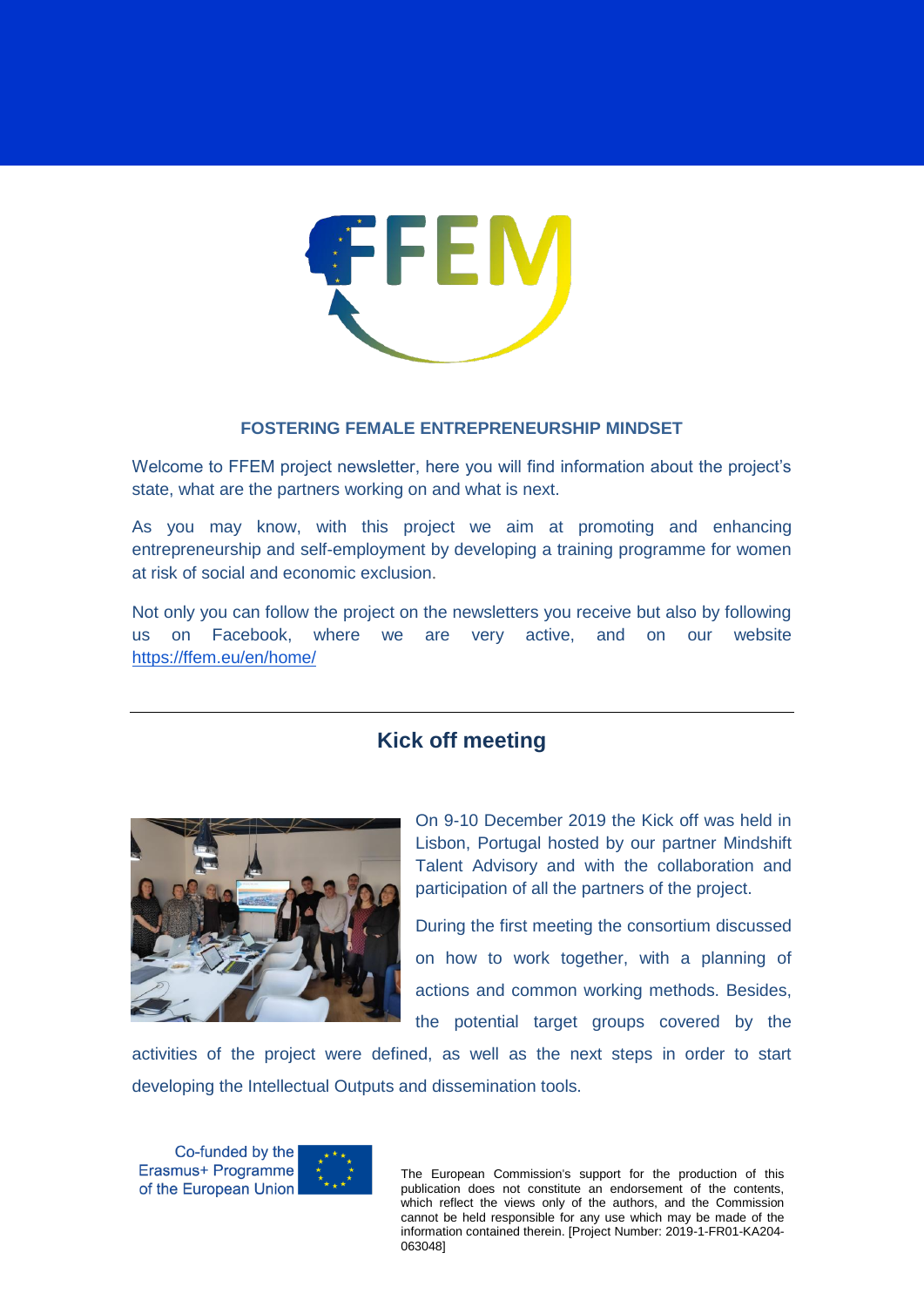# **Partners work**

All partners have been working since the beginning of the project to carry out all the tasks each of them have been assigned. Furthermore, first contacts and dissemination activities have been carried out through meetings with associations, post on Facebook and on our web.

# **UCE**

As the lead partner and coordinator of the project, the UCE has been responsible for facilitating communication between partners and the national agency, managing the project timeline, conducting bilateral agreements, generating financial repartition and monitoring the fund implementation. Besides, the UCE has been the moderator for the Kick Off and 2nd transitional meeting and has provided technical as well as logistical support such as creation of common drive for working materials, arranging skype calls, proposing meeting agenda, drafting meeting minutes etc to ensure proper execution of the project.

Moreover, the UCE participated in the NEED analysis conducted by Mindshift and will contribute in developing three modules based on the training programmes of the Intellectual Outputs.

# **Petra Patrimonia Corsica**

Petra Patrimonia is in charge of the development of curriculum for training programme concerning "Entrepreneur Skills". We have participated to the kick off meeting in Lisbon (Portugal) presenting our proposal for the development of training programme. After the collaboration with all partners of the project, we have selected 6 entrepreneur's skills to be developed into FFEM project.

# **Mindshift Talent Advisory**

Mindshift led, in cooperation with all partners, the online survey to better understand the training needs in all participating countries. A total of 36 members of the local working groups (professionals working with women at risk of exclusion; social and educational workers; other experts) provided their feedback and identified the key elements to be addressed by the three FFEM training programmes: i) Entrepreneurial competences; ii) Soft skills for entrepreneurs; iii) Reconciliation of professional and personal life.



The European Commission's support for the production of this publication does not constitute an endorsement of the contents, which reflect the views only of the authors, and the Commission cannot be held responsible for any use which may be made of the information contained therein. [Project Number: 2019-1-FR01-KA204- 063048]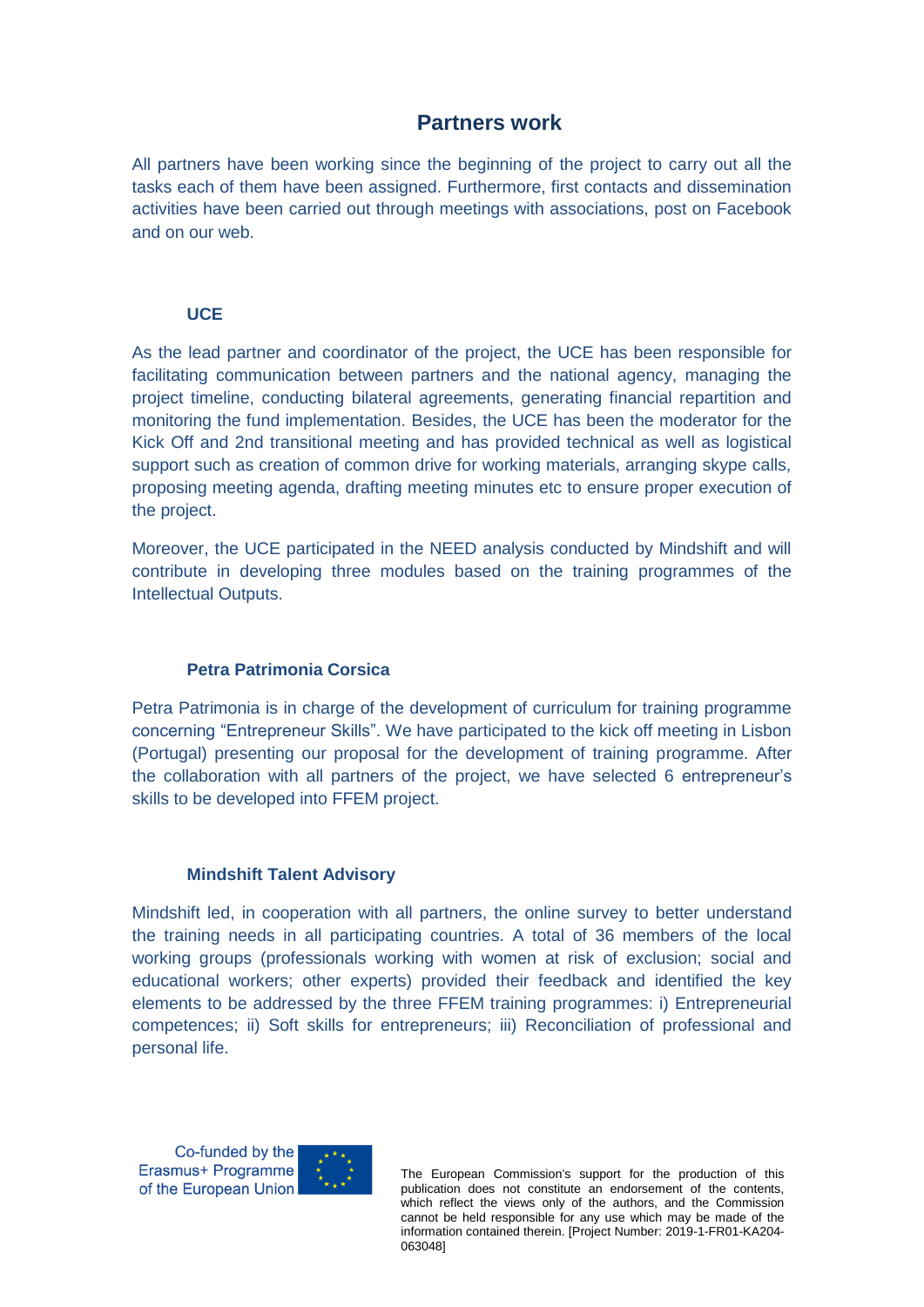#### **Gdoce**

Gdoce, as the partner in charge of dissemination and communication, has develop all the project "Promotional package" with the collaboration of the rest of the partners. This package includes the official webpage and Facebook page, project logo and other dissemination materials to be used during the whole project. Furthermore, they have also collaborated with the rest of the partnership to carry out the work done up to now.

# **Viva Femina**

Viva Femina, women foundation, is responsible for development of curriculum for training programme concerning "Reconciliation of professional and personal life". In order to elaborate an innovative and modern training for women facing social and economic exclusion we have gathered in Poland professionals who will collaborate with us: gender, labour market and disability experts.

# **University of Thessaly**

University of Thessaly as a proud partner of the FFEM project, participated at the Kick off Meeting that took place in Lisbon, Portugal. Among all, UTH has presented a detailed exploitation plan of the project's results along with a brief presentation, structure and guidelines of Intellectual Output 6. A 5 members Local Working Group has been created and contributed significantly by providing their feedback on the key elements that have been addressed on the survey. UTH, as an active partner of the project will develop three modules based on the three training programmes i) Entrepreneurial competences; ii) Soft skills for entrepreneurs; iii) Reconciliation of professional and personal life.



# **Second meeting**

Under the leadership of the UCE, the second transnational meeting was successfully held online on 31st March 2020 with the participation of 5 partner organisations despite the ongoing travel ban across Europe.

Co-funded by the Erasmus+ Programme of the European Union



The European Commission's support for the production of this publication does not constitute an endorsement of the contents, which reflect the views only of the authors, and the Commission cannot be held responsible for any use which may be made of the information contained therein. [Project Number: 2019-1-FR01-KA204- 063048]